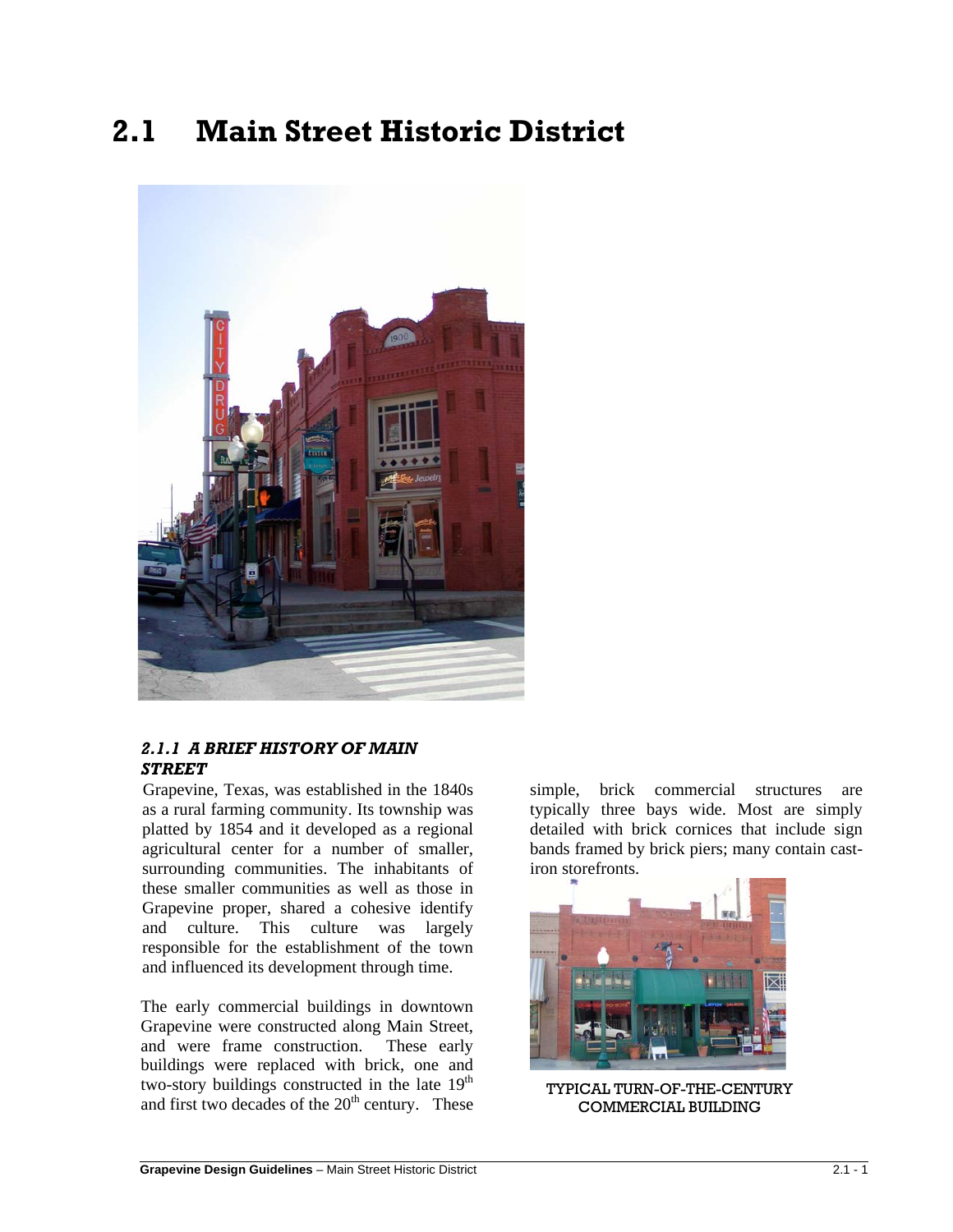At the turn of the century, two local businessmen, Dick Wall and Zeb Jenkins, joined four others in establishing a flour mill south of Main Street's business district. The pursuit of this venture at the south end of town, near the railroad tracks, accompanied the commercial development of Grapevine's Main Street as it continued northward, displacing the few remaining houses on the street. This new growth was assisted by the town's incorporation in 1907, a move that was strongly supported by its business community and supported continued commercial growth.

The Great Depression exerted a tremendous impact on the town, its inhabitants and local farmers. Although the collapse of the New York Stock Exchange in October 1929 is generally recognized as the onset of the Great Depression, in Grapevine the failure of Farmers National Bank in 1927 spawned economic troubles in the community. Little is known about the details of the bank failure, as neither this failure nor the stock market crash received coverage in the *Grapevine Sun*.

The outbreak of World War II late in 1941 brought about the advent of a war industry in the Fort Worth region. The sudden influx of workers to the region during this decade created unprecedented growth in Grapevine's population. As a result, the town incurred a massive building boom, and it began a transition from a relatively independent agricultural community to a suburban one with a need for commercial businesses, many of which were located on Main Street.

The last major building boom during the historic period occurred during the 1940s. A Works Progress Administration (WPA) grant of \$101,000, matched with local bond funds, provided for the construction of a new high school in 1940.

At this time, several developments occurred on Main Street which contributed to its' presence as the heart of Grapevine's commercial life. The facades of the E.L. Jordan Building and Willhoite Garage on Main Street were renovated in the same year, and the New Place Theater and the First National Bank buildings were erected on Main Street in 1940 and 1942, respectively.



PALACE THEATRE in FARMERS NATIONAL BANK BUILDING (circa 1930's)

Grapevine's limited commercial developments following World War II represents it's vernacular interpretations of modernism. The First National Bank was completed in March 1942 on the former site of the old Palace Theater and Earl Yates Dry Goods. It was also described as a modernistic structure, built of Leuders limestone with an entrance of Minnesota Ruby Red Granite.



PALACE THEATRE c. 1940

Constructed as the last additions to Main Street during the historic period, these buildings represent both stylistic interpretations and building techniques associated with the late 1930s, as Art Moderne (or Art Deco) commercial edifices supplanted the brick one or two part commercial buildings built earlier in the century.

 $\overline{a}$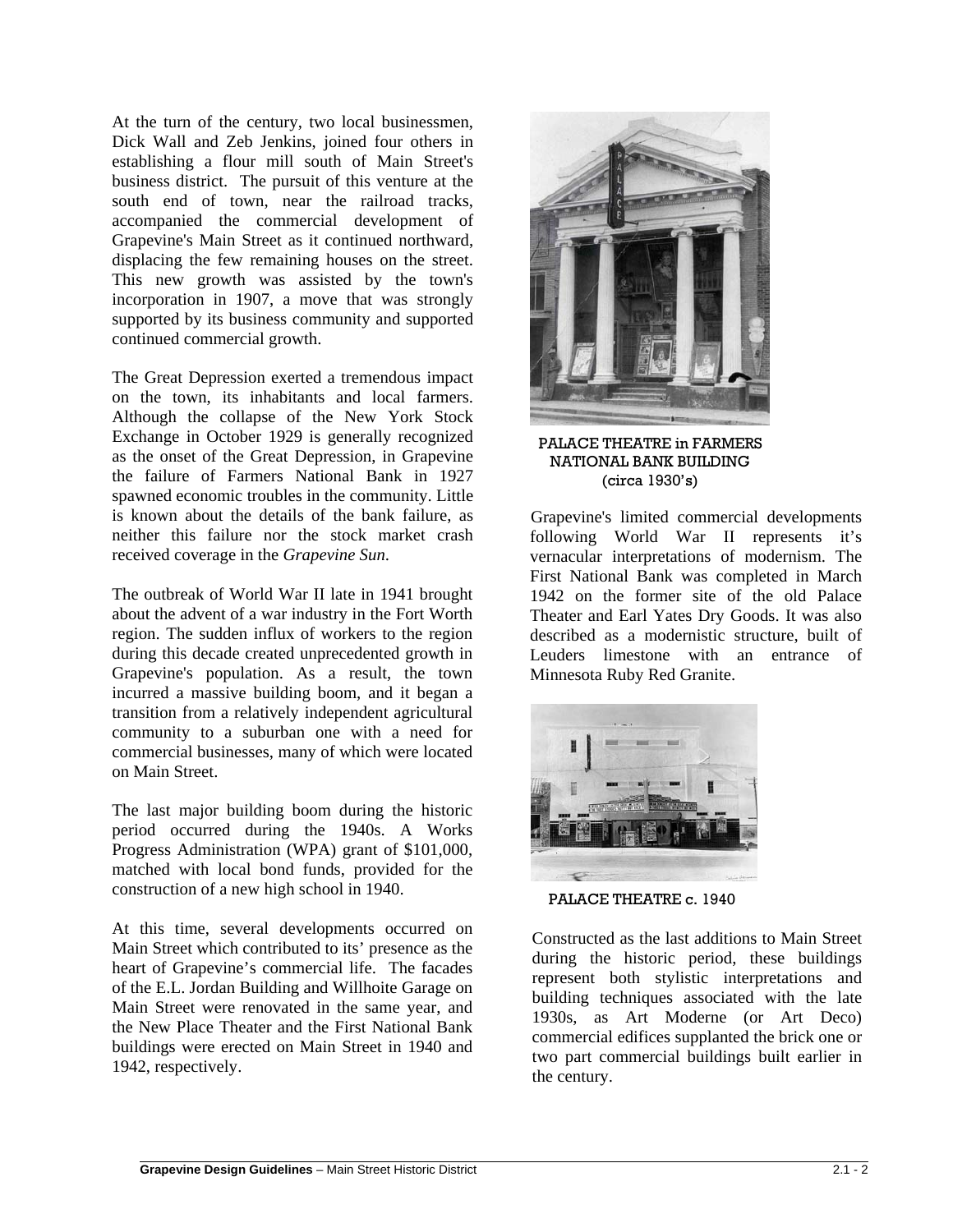The fine, ornamental brickwork on the street facades of the district buildings typically features unpainted red brick with ornamental parapets. The corbelled and dentilled courses in these parapets create a uniformity that ties the blockface together visually. Rear facades of the district's buildings are more utilitarian. These are also of brick, have varied setbacks, irregular fenestration patterns and most have been significantly altered and rebuilt.



ORNATE BRICKWORK AT BUILDING PARAPET

As is common in commercial buildings of the period, most interiors of historic buildings have had varying degrees of alteration over the years.

# *2.1.2 READING YOUR BUILDING*

Property owners planning to make exterior changes to a historic building should start by identifying the features and materials that give their structure its unique character, as well as its historic and non-historic elements. By taking the time to recognize and understand significant features, you will be much more likely to plan a project that is compatible with the original style of the building.

If, after looking over these guidelines, you would still like more information, the staff at the City of Grapevine will be happy to arrange a pre-application meeting. Staff can provide additional advice on the character of your building and how it relates to your planned project.

Learning to read a building and identify its significant elements is not complicated. Begin by thinking about and answering the questions below.

**Step One:** Identify the overall visual aspects of a building. Do not focus on the details, but on the setting and architectural context. Begin by working through the checklist below.

*Shape:* What is there about the form or shape of the building that gives the building its identity? Is it short and squat, or tall and narrow?

*Roof and roof features:* How does the roof shape or pitch contribute to the building's character? Are there unique features like weathervanes, cresting or cupolas?

*Openings:* What rhythm or pattern does the arrangements of window or door openings create? Are there unusually-shaped window openings or distinctive entryways?

*Projections:* Are there parts of the building that are character-defining because they project from the walls of the building like porches, cornices, bay windows, or balconies? Are there turrets, or widely overhanging eaves, projecting pediments, or chimneys?

*Trim and Secondary Features:* How does the window and door trim contribute to the character of the building? Be sure to consider the decoration, color, or patterning of the trim. What about secondary features like shutters, decorative gables and railing?

*Materials:* From a distance, what contribution do the color, texture, and combination of exterior materials make to the overall character of the building?

*Setting:* What aspects of the setting are important in establishing the visual character of the site? Think about the building's setback, alignment with adjacent buildings, plantings, fencing, terracing, and outbuildings, and its relationships to the street and alley.

**Step Two:** Identify the character of the building at close range. Assess the color and texture of the building materials as they convey the

 $\overline{a}$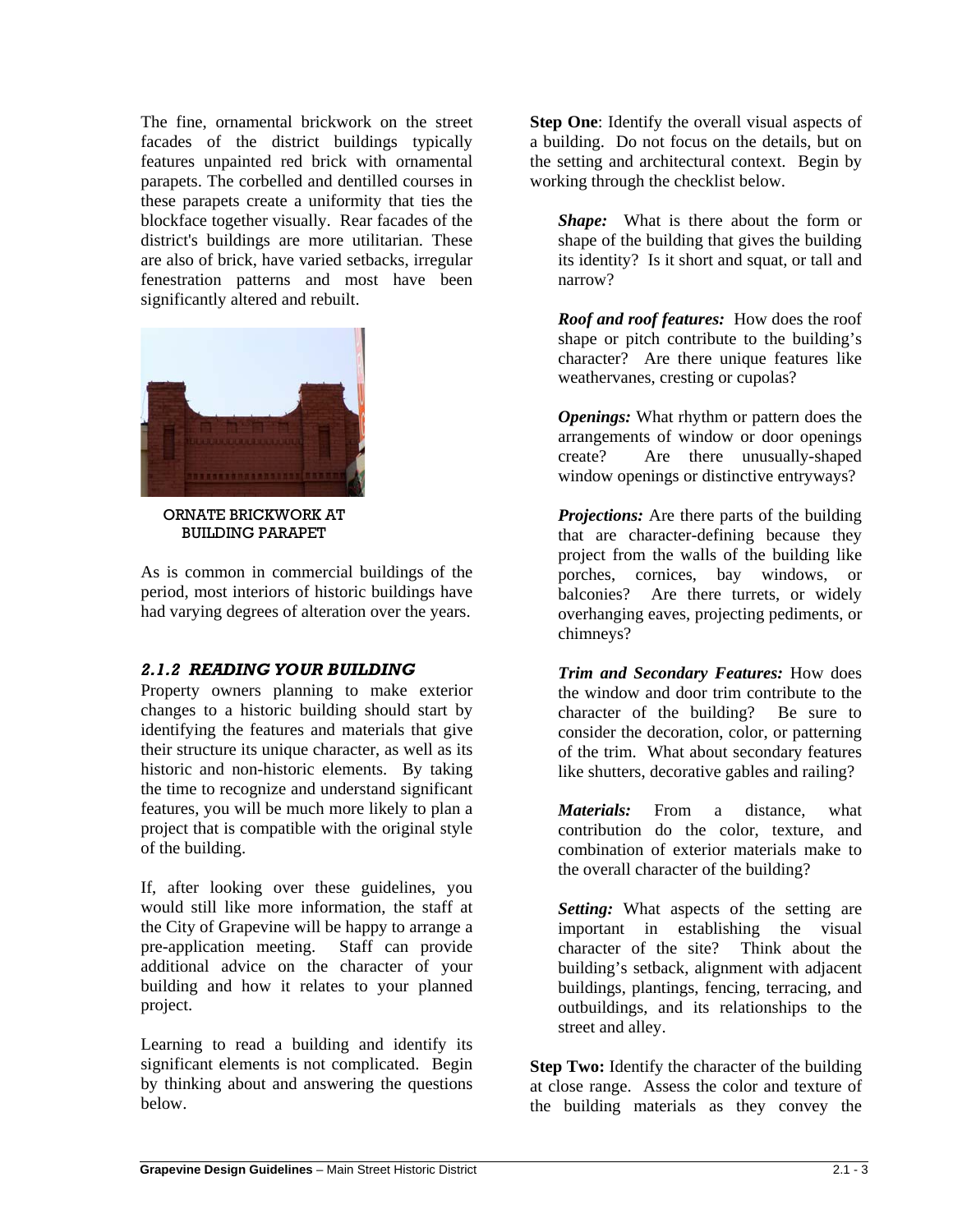craftsmanship and age that give the building its unique appearance. Begin by working through the checklist below.

*Materials at Close Inspection:* Are there one or more materials that have an inherent texture that contribute to the close-range character, such as stucco, exposed aggregate, concrete, or brick textured with vertical groves?

*Craft Details:* Is there high-quality brickwork with narrow mortar joints, or hand-tooled or patterned stonework? Are there hand-split or hand dressed clapboards or machine-smoothed beveled siding? Are the windows or doors unique? Craft details, whether handmade or machinemade, contribute to the character of a building because they are manifestations of the time in which the work was done and of the tools and processes that were used.

# *2.1.3 CHARACTER DEFINING FEATURES*

Character defining features means those architectural materials and features of a building that define the historic nature or character of the building. Such elements may include the form of the building, exterior cladding, roof materials, door and window design, exterior features such as canopies and porches, exterior and interior trim, etc.

Examples of character-defining features are:

# *Site:*

- The building exhibits a grid pattern of streets with a secondary circulation system of alleys;
- Possesses historic curbing and paving materials of stone or wood.
- Has consistent topography;
- Has consistent lot sizes, and setbacks at the property line; and
- Is enhanced by mature plantings and street trees.

## *Brick:*

- Is used in a range of building styles from all eras ranging from vernacular commercial to Art Deco;
- Is occasionally in combination with carved limestone or plaster; and
- Enhances architectural character through its color, texture, dimensionality, and bonding patterns.

# *Wood:*

- Articulates stylistic features in storefronts, window and door trim, and decorative trim;
- Articulates stylistic features in cornices, eaves, porch elements, and decorative trim;
- Has remained relatively free from the application of synthetic siding.



#### WOOD SIDING

#### *Storefronts:*

- Have a tripartite organization of bulkheads, plate-glass windows, and transoms;
- Are generally unified under a decorative cornice or brick parapet, sometimes with a signboard or awing; and
- Help maintain a pedestrian-scaled streetscape.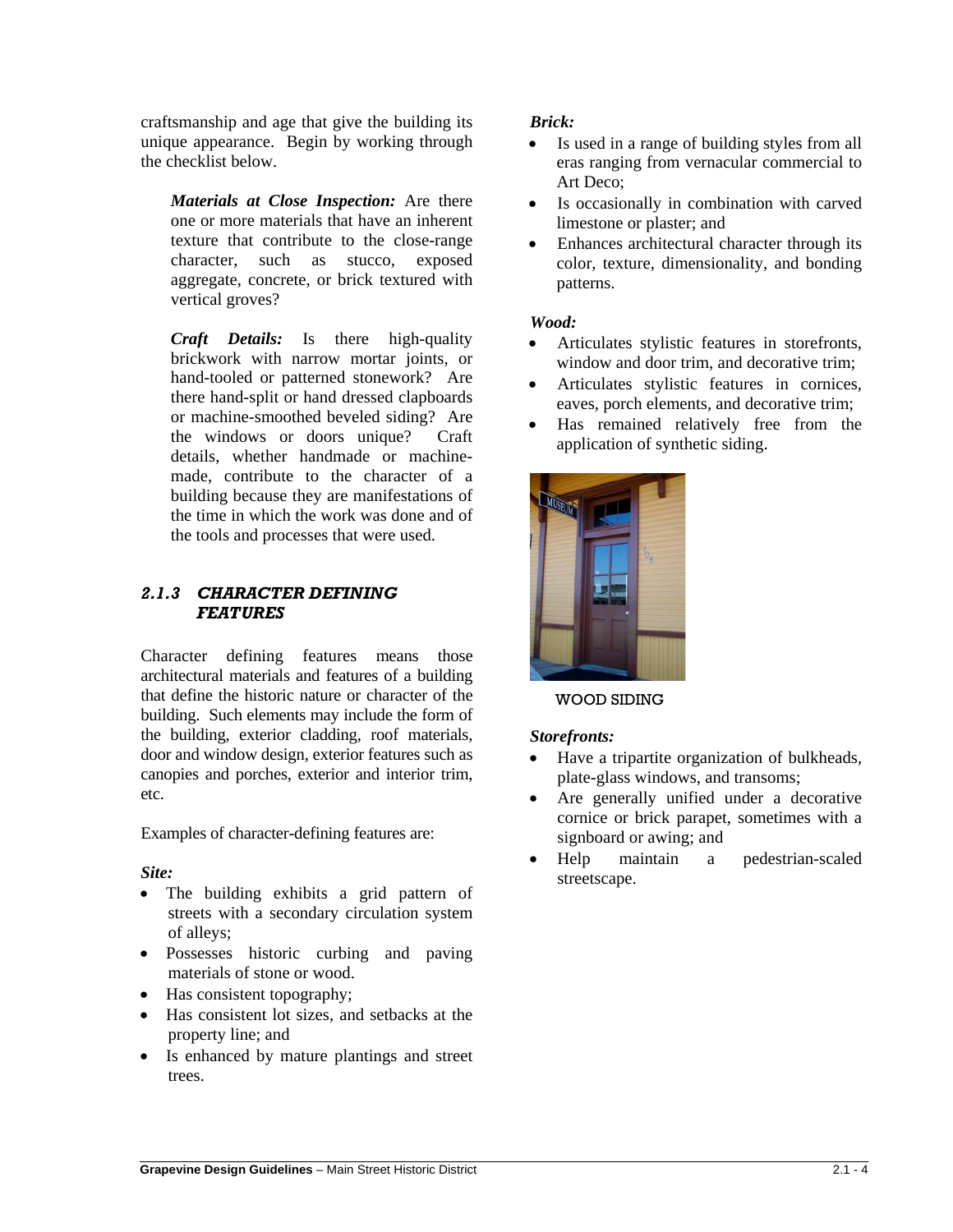

WOOD STOREFRONT AT CAST IRON FACADE

#### *Windows:*

- Are generally double-hung;
- Have one-over-one glazing patterns or a decorative upper sash; and
- Often possess additional ornament when used in upper-story windows

#### *Doors:*

- Are usually sheltered by front porches, building recesses or canopies;
- Include both single and double doors, and use a wide range of glazing patterns to convey a building's architectural character; and
- Are often accompanied by sidelights and transoms.

#### *Roofs:*

- Are typically flat, sloping to the rear facade; and
- Employs various sheathing materials, color, and types of ornament to add visual distraction.
- •

 $\overline{a}$ 

## *Applied Ornament:*

- Distinguishes a variety of façade elements storefronts, walls and cornices;
- Uses features such as steel tie rods (w/ eschuteon), delicate rosettes or brackets to add dynamism; and
- Embraces a variety of materials including cast stone and cast or natural stone.



## ARTICULATED LOWER CORNICE AND CANOPY AT FAÇADE

## *Cornices:*

- Gives closure to the upper portion of a commercial façade; and
- Establishes relationships among buildings on a given block; and
- Provides an area for a decorative statement; and
- Is typically of brick articulation on Main **Street**

## *Rear Facades:*

- Front onto alleys, the district's secondary circulatory network;
- Have little or no ornamentation; and
- Often include secondary entrances and windows.

#### *Alleys:*

- Represent an important historic feature of the district's transportation network; and
- Provide a primary means of commercial access for those with rear parking.

Refer to '*Design Guidelines'* (Part 4) and *'Technical Guidelines'* (Part 5) for additional information.

# *2.1.4 PRESERVATION PRINCIPLES*

The authenticity of Grapevine's Main Street and its buildings sets the community apart from our neighbors. Grapevine's unique quality of life will be protected with thoughtful rehabilitation and restoration of our historic resources on Main Street.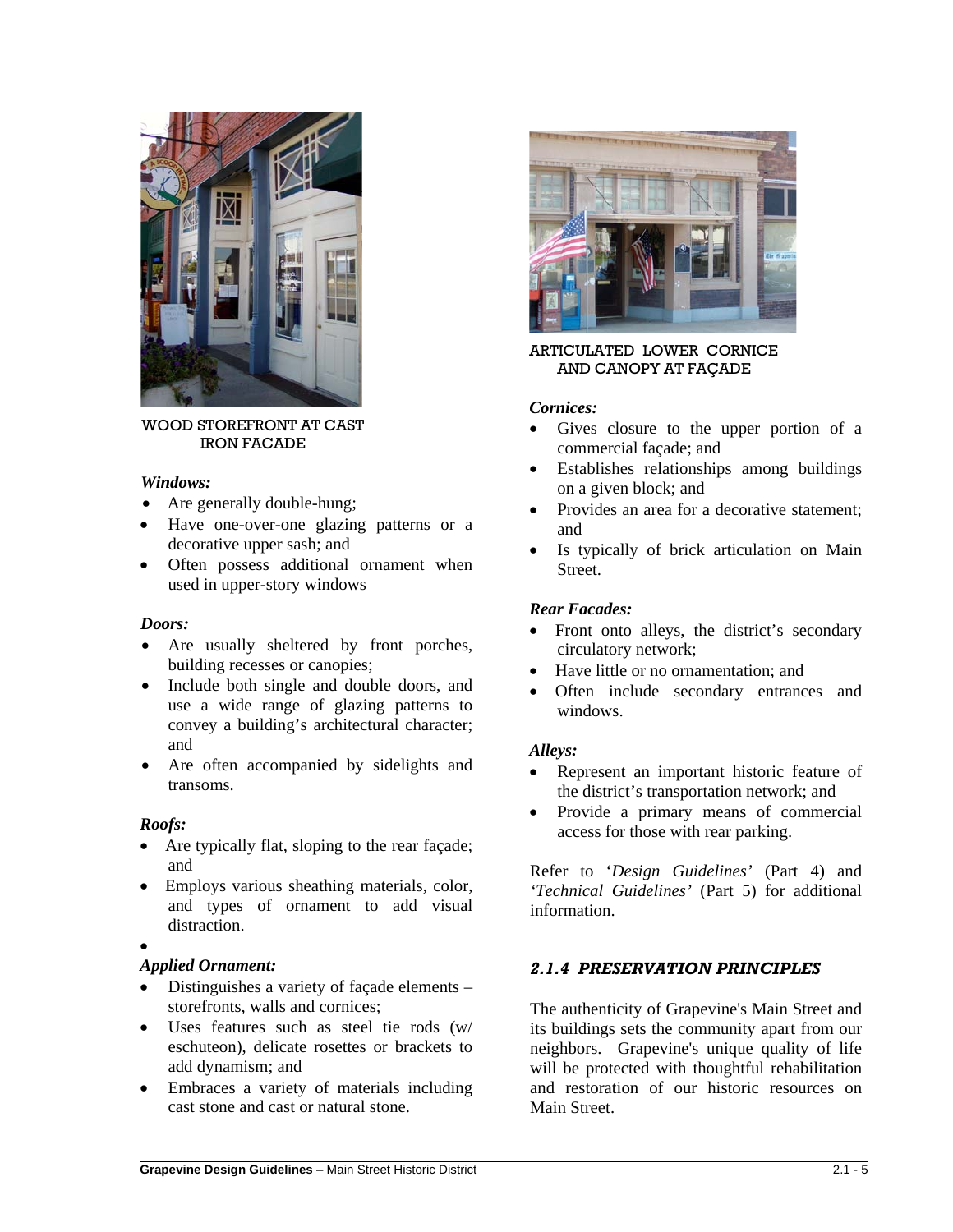As described in the *Introduction and General Information* chapter of these Guidelines, allowing each existing property in the Main Street Historic District to authentically tell the story of its own period in time, while reinforcing the historical period of significance (c. 1870 to 1930) with infill construction, is the goal of the historic district designations. The preservation and conservation of original architectural features is preferred, rather than "modernization" or "updating" of older properties, or imposing a false "historical look" on newer properties.

A number of guiding preservation principles modeled after the Secretary of the Interior's *Standards for Rehabilitation* are outlined below. Reading through these principles will help you begin to think about how you can carry out your upcoming project in a way that both enhances your historic building or site and preserves its character-defining features.

*Relationships:* When evaluating the appropriateness of a given project, the structure, the site and the relationship to the rest of the Main Street district should be given careful consideration.

*Use:* Historic structures within the Main Street preservation district should be used for their originally intended purpose or for an alternate purpose that requires minimal alteration to the building or site.

*Historic Character:* the historic character of existing buildings and the Main Street historic district can be best preserved by the repair of original materials rather than replacement. Repair and restoration is often more cost effective than replacement, conserves energy and reduces the amount of trash added to landfills. Removal or alternation of historic fabric compromises the original character of a building or site and should be avoided.

*Alterations:* Repair is always preferred over replacement. When replacement is necessary, materials should replicate or match the visual appearance of the original.

A high level of craftsmanship distinguishes structures within local preservation districts. Distinctive features, finishes, and construction techniques should be preserved whenever possible.

Properties, however, do change over time. Those alternations that have become historic in their own right should be maintained as a record of a resource's physical evolution.

*New Construction and Addition:* Additions should be designed to minimize impact to historic fabric and should be compatible with the main structure in massing, size and scale.

New, infill construction should reflect the character of the district during its historic period of significance (1870 – 1930), and should be designed so that it is compatible with its neighbors in size, massing, scale, setback, façade organization, and roof form. New construction may also draw upon established stylistic elements within the district to create a sympathetic design but one that is clearly of its own era.



RESTORED PALACE THEATRE w/ ADDITION

*False Historicism:* Additions that use new or salvaged material to create a conjectural or falsely historic appearance are inappropriate. Only when a previously demolished Grapevine building can be accurately replicated may a reproduction be considered.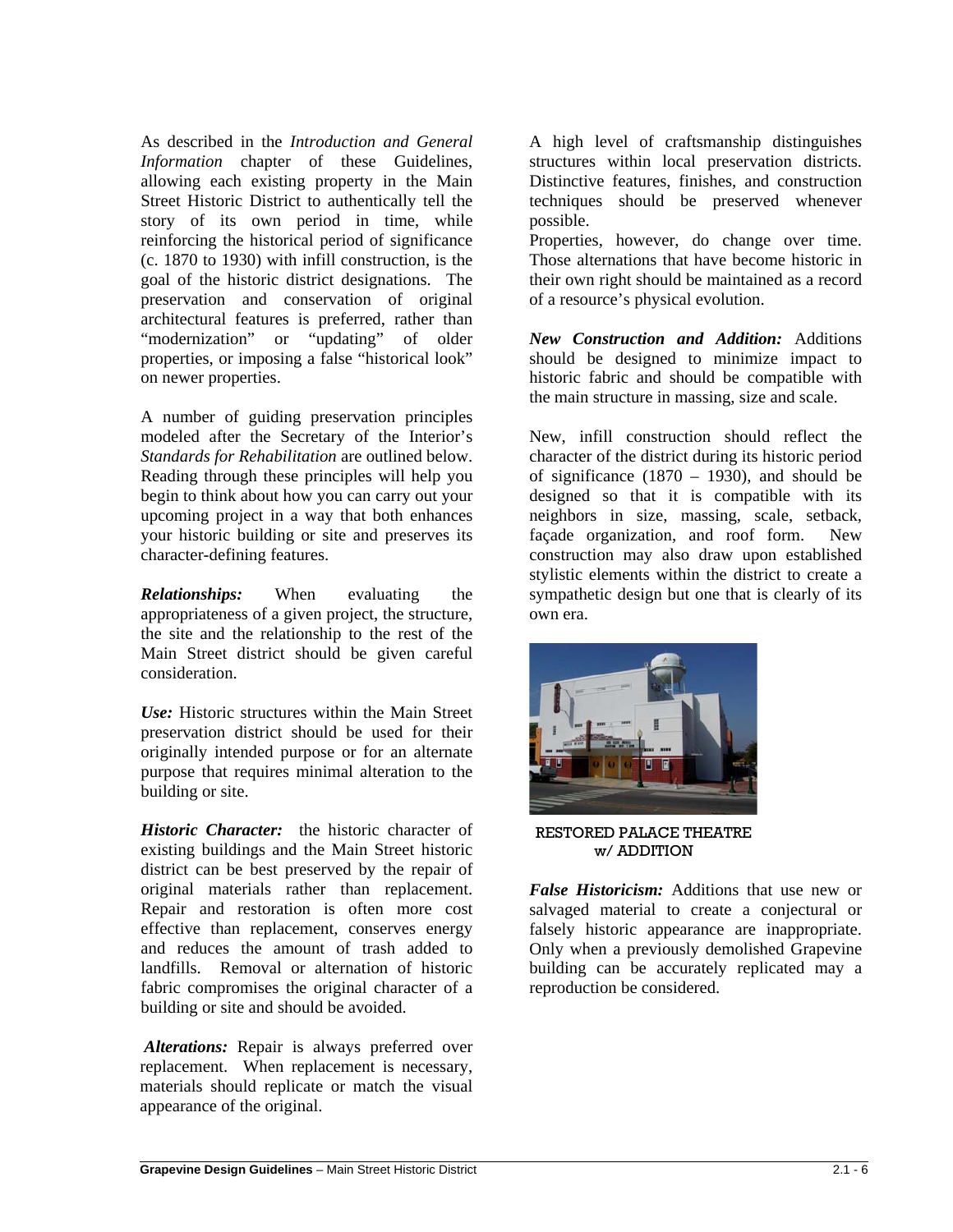

#### RECONSTRUCTION OF A HISTORIC BUILDING

*Treatments:* Chemicals and physical treatments should always be as gentle as possible, since harsh methods (like sandblasting) can irreversibly damage historic fabric.

Archeology: Historic sites often contain archeological resources, which should be protected and preserved whenever possible. If artifacts are found, contact the Historic Landmarks Commission for assessment.